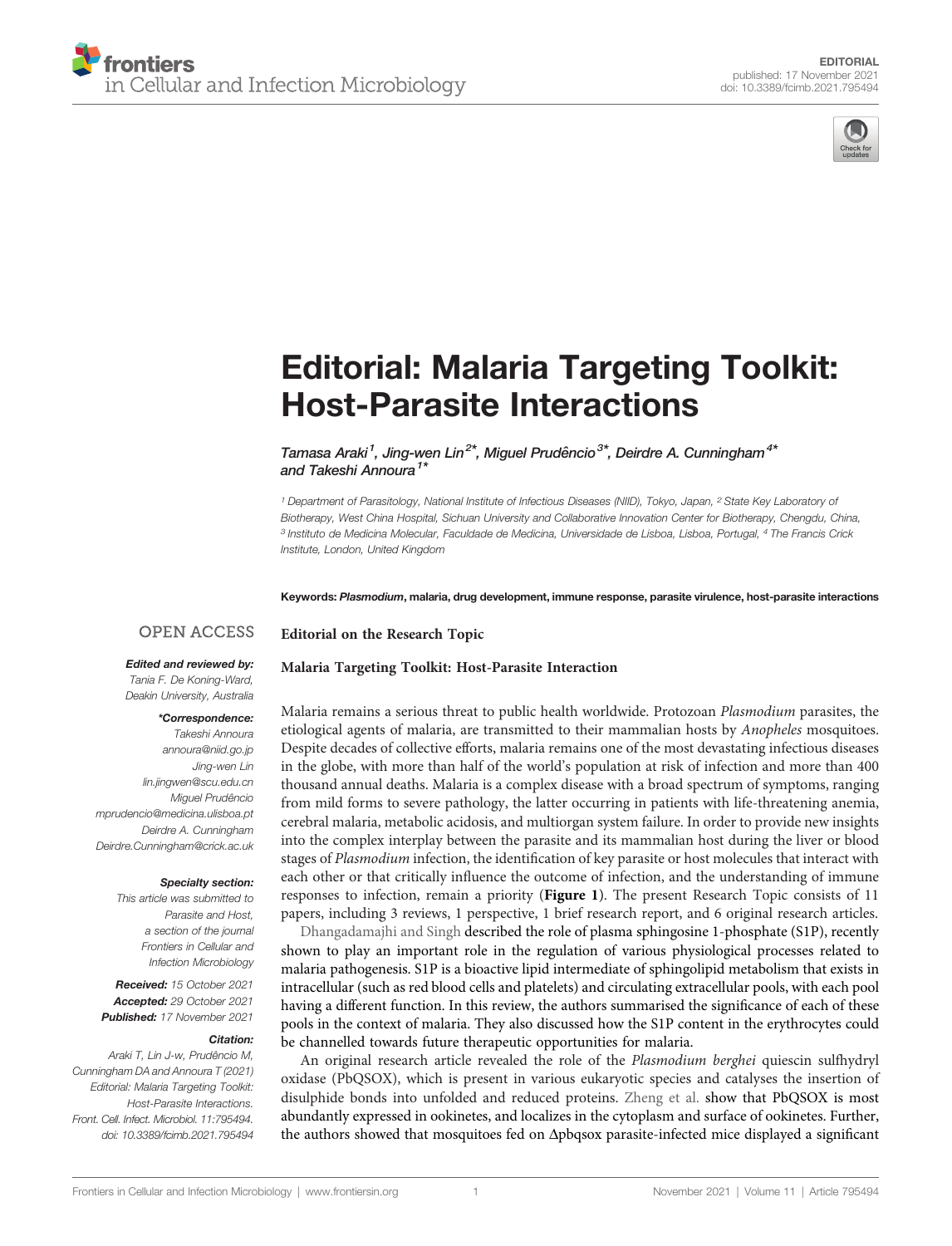<span id="page-1-0"></span>

reduction in ookinete and oocyst numbers compared to those fed on wild-type parasite-infected mice. Furthermore, both polyclonal antisera and a monoclonal antibody against recombinant PbQSOX exhibited substantial transmissionblocking activities in vitro and in the mosquito feeding assays. These findings identified QSOX as a potential target for blocking parasite transmission.

Another article discussed the potential of chimeric Plasmodium falciparum (Pf) parasites expressing the P. vivax (Pv) circumsporozoite protein (CSP) as a tool for the investigation of vaccines against Pv. Chimeric rodent malaria parasites expressing Pf and Pv CSP have previously been used in the preclinical evaluation of CSP-based pre-erythrocytic vaccines. [Miyazaki et al.](https://doi.org/10.3389/fcimb.2020.591046) have now generated chimeric P. falciparum parasites expressing both the endogenous PfCSP and the heterologous PvCSP. The authors showed that immunization of mice with these Pf-PvCSP sporozoites elicited the production of antibodies against the repeat regions of both PfCSP and PvCSP, supporting the use of the newly generated parasite line in the optimization of vaccines targeting PvCSP.

A review by [He et al.](https://doi.org/10.3389/fcimb.2020.594621) discussed the 'conflicting' roles exhibited by type I interferons (IFN-ls) during malarial infections. IFN-Is are important cytokines that play a role in various infections, autoimmune diseases, and cancer. Both the liver and the blood stages of malaria parasites can stimulate IFN-I responses in their vertebrate host. The host's genetic background greatly influences IFN-I production during Plasmodium infections as well. Consequently, the effect of IFN-Is on parasitemia and disease symptoms are highly variable, depending on the combination of the parasite species/strains and the host. This review also summarized the major findings and progress in ligand recognition, signalling pathways, functions, and regulation of IFN-I responses during mammalian infections by Plasmodium parasites.

An article by [Ito et al.](https://doi.org/10.3389/fcimb.2020.605367) showed that novel proteins of apical organelles in merozoites are involved in erythrocyte invasion by Plasmodium falciparum. The authors generated a panel of monoclonal antibodies against P. falciparum schizont-rich parasites and screened the antibodies using immunofluorescence assays. Five of the monoclonal antibodies were then used in immuno-affinity experiments to purify their target antigens. Afterwards, liquid chromatography-tandem mass spectrometry (LC-MS/MS) was used to identify these antigens. The authors further expand on a novel complex that was identified by immunoprecipitation, composed of P. falciparum rhoptryassociated membrane antigen (PfRAMA) and P. falciparum rhoptry neck protein 3 (PfRON3) and identified a region spanning amino acids Q221-E481 of PfRAMA that can associate with PfRON3 in the immature schizonts.

A mini-review provided exciting new insights on the crosstalk between the Plasmodium parasite and its mammalian host. [Voorberg-van der Wel et al.](https://doi.org/10.3389/fcimb.2020.606033) zoomed in on new technologies using monkey malaria and other malaria parasite model systems that can provide the tools necessary to investigate host-parasite interactions of relapsing parasites. The authors proposed that learning more about hypnozoite and host cross-talks should help identify factors that promote the activation of these dormant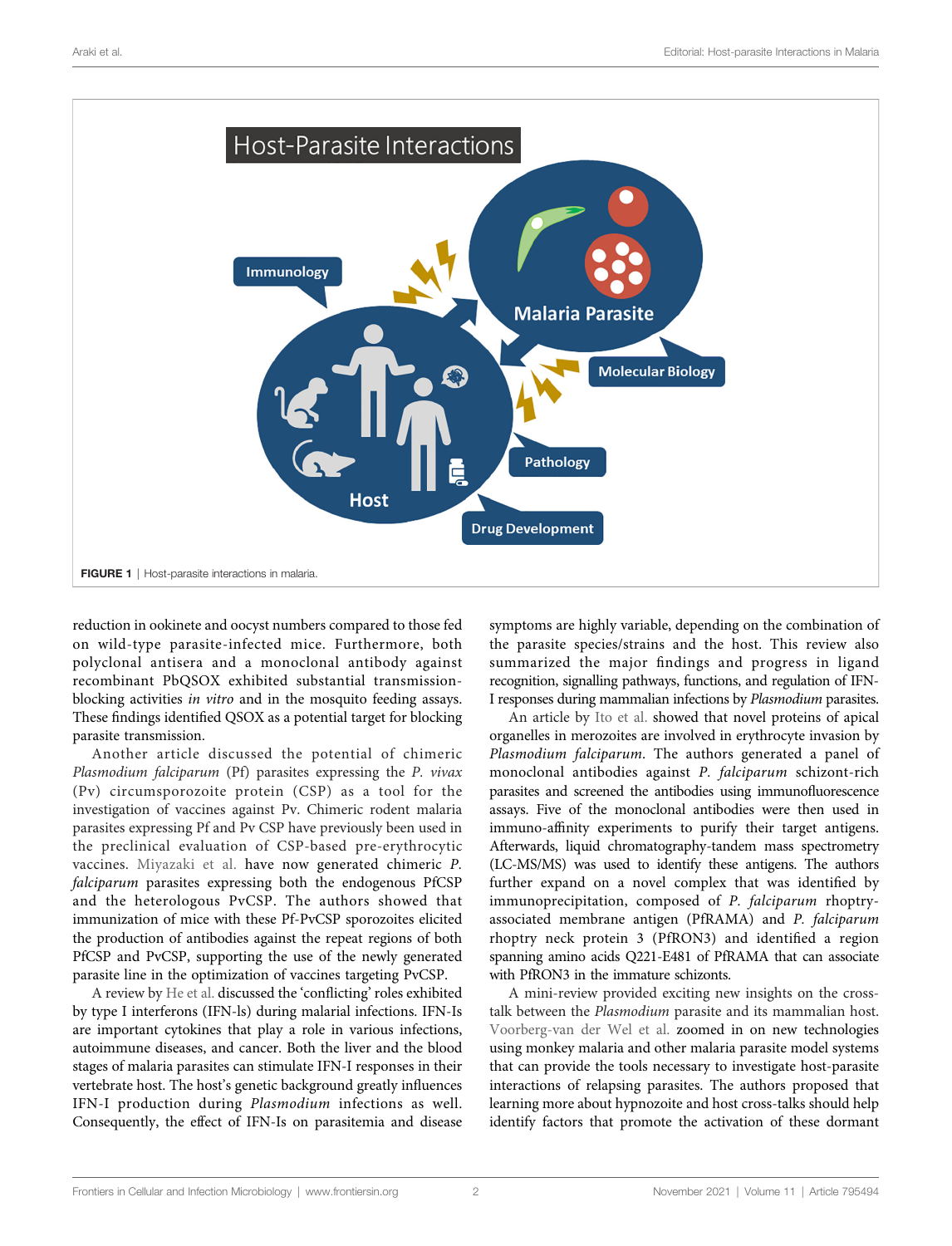parasite reservoirs, leading to disease relapses, and may contribute to the identification of new tools aimed at eventually achieving malaria eradication.

A perspective topic authored by [Oresegun et al.](https://doi.org/10.3389/fcimb.2021.607686) discussed underlying pathophysiological processes leading to a serious malaria infection. The authors described zoonotic malaria caused by P. knowlesi and proposed the use of this parasite as a model system specifically for severe malaria. Subsequently, a method to generate long-read third-generation Plasmodium genome sequence data from archived clinical samples was developed using the MinION platform. This research then developed a representative translational model for severe malaria that was informed by clinically relevant parasite diversity due to its ability to exploit the duality of P. knowlesi as a laboratory model and human pathogen.

Another article by [Taku et al.](https://doi.org/10.3389/fcimb.2020.610200) discussed how the transport protein N-myristoylated adenylate kinase 2 (PfAK2) is transported and regulated by Rab GTPases from the endoplasmic reticulum (ER) to the cell's surface. Previously, the same group reported that the export of PfAK2, which lacked the PEXEL (Plasmodium export element) motif, was regulated by PfRab5b GTPase ([Ebine et al., 2016](#page-3-0)). These authors now expand their findings and demonstrate that PfRab5b and the associated GTPases are involved in trafficking PfAK2 and PEXEL-positive Rifin from the ER. Two membrane trafficking GTPases, PfArf1 and PfRab1b, were also coimmunoprecipitated with PfRab5b and subjected to mass spec analysis. Their results showed that PfArf1 and PfRab1b colocalised with PfRab5b adjacent to the ER marker, PfBiP. Furthermore, results from the mutant analysis of PfArf1 and Rab1b suggest that PfArf1 was extensively involved in the transportation of PfAK2. The data showed that PfArf1 and PfRab1b are also involved in RIFIN transport, thereby indicating the sequential roles of PfArf1 and PfRab1b in cargo selection. The research is the first report on cargo selection of PfAK2 on the ER's subdomain by PfArf1.

The molecular mechanisms underlying the protection against malaria offered by the heterozygous carriage of the haemoglobin S mutation (HbAS), or sickle cell trait, are still poorly understood. The original article by [Chauvet et al.](https://doi.org/10.3389/fcimb.2021.637604) investigated the proteome and phosphoproteome of red cell membrane extract from P. falciparum-infected and uninfected red blood cells (RBCs) from heterozygous S carriers (HbAS) and homozygous non-mutant (HbAA) donors. The authors identified proteins whose quantity or phosphorylation state varied according to infection status and/ or host haemoglobin genotype. Changes due to the S trait, to P. falciparum infection, or both were highlighted. Proteins identified included erythrocyte membrane transporters, skeletal proteins, and parasite proteins such as RESA or MESA. Phosporylation state may influence multiple functions such as membrane interactions, nutrient transport, cytoadherence. This is the first report of phosphorylation patterns in HbAS RBCs, infected or uninfected, and thus provides clues to understanding the molecular mechanisms of malaria resistance and importantly also identified alterations in phosphorylation state solely due to the carrier status.

The original research article by [Ikeda et al.](https://doi.org/10.3389/fcimb.2021.672691) employed a novel genetic tool, P. berghei mutator (PbMut), whose base substitution rate is 36.5 times higher than that of wild-type parasites, to analyse a mutant parasite line (PbMut-PPQ-R-P9) with reduced susceptibility to piperaquine (PPQ), unveiling a new mechanism of drug resistance in malaria parasites. Wholegenome sequence analysis of PbMut-PPQ-R-P9 clones revealed that eight nonsynonymous mutations were conserved in all clones, including N331I in PbCRT, which encodes the chloroquine resistance transporter (CRT). Furthermore, the PPQ susceptibility and growth rates observed in genomeedited parasites (PbCRT-N331I) were significantly lower than those of PbMut-PPQ-R-P9, implying that additional mutations in PbMut-PPQ-R9 parasites compensate for the fitness cost of the PbCRT (N331I) mutation and contribute to reduced PPQ susceptibility. In summary, PbMut served as a novel genetic tool for predicting gene mutations responsible for drug resistance. Nevertheless, further studies on PbMut-PPQ-R-P9, which are likely to reveal genetic changes that compensate for fitness costs owing to drug resistance acquisition, should be conducted.

This original research article clarifies Plasmodium's mechanism of mRNA quality control and export using RNAbinding proteins of malaria parasites. Previous research had shown that nuclear poly(A) binding protein 2 (NAB2), THO complex subunit 4 (THO4), nucleolar protein 3 (NPL3), Gstrand binding protein 2 (GBP2), and serine/arginine-rich splicing factor 1 (SR1) are involved in nuclear mRNA export [\(Eshar et al., 2015\)](#page-3-0). [Niikura et al.](https://doi.org/10.3389/fcimb.2021.737457) now found that NAB2 and SR1, but not THO4, NPL3, or GBP2, influence the asexual development of malaria parasites. In contrast, GBP2, but not NPL3, is involved in male and female gametocyte production; therefore, the authors focus on the contribution of GBP2 and NAB2 to the sexual and asexual development of malaria parasites. They found out that GBP2 interacts with ALBA4, DOZI, CITH, and with the phosphorylated adapter RNA export (PHAX) domain-containing protein, which plays a role in translational repression. Alternatively, NAB2 interacts with transportin and binds directly to 143 mRNAs, including those encoding 40S and 60S ribosomal proteins.

In summary, the articles in this Frontier's Research Topic "Malaria Targeting Toolkit: Host-Parasite Interactions" bring important new data as well as thoughtful insights about hostparasite interactions, parasite virulence, immune responses and molecular mechanisms of host resistance to parasites, and parasite resistance to drugs. Novel tools and methodologies are being developed, state-of-the-art techniques expanded, and many new insights gained, which will inform future malaria drug and vaccine development efforts.

## AUTHOR CONTRIBUTIONS

TAr and TAn prepared the draft. TAr, JL, MP, DC, and TAn revised the draft and approved the final version of the draft. All authors contributed to the article and approved the submitted version.